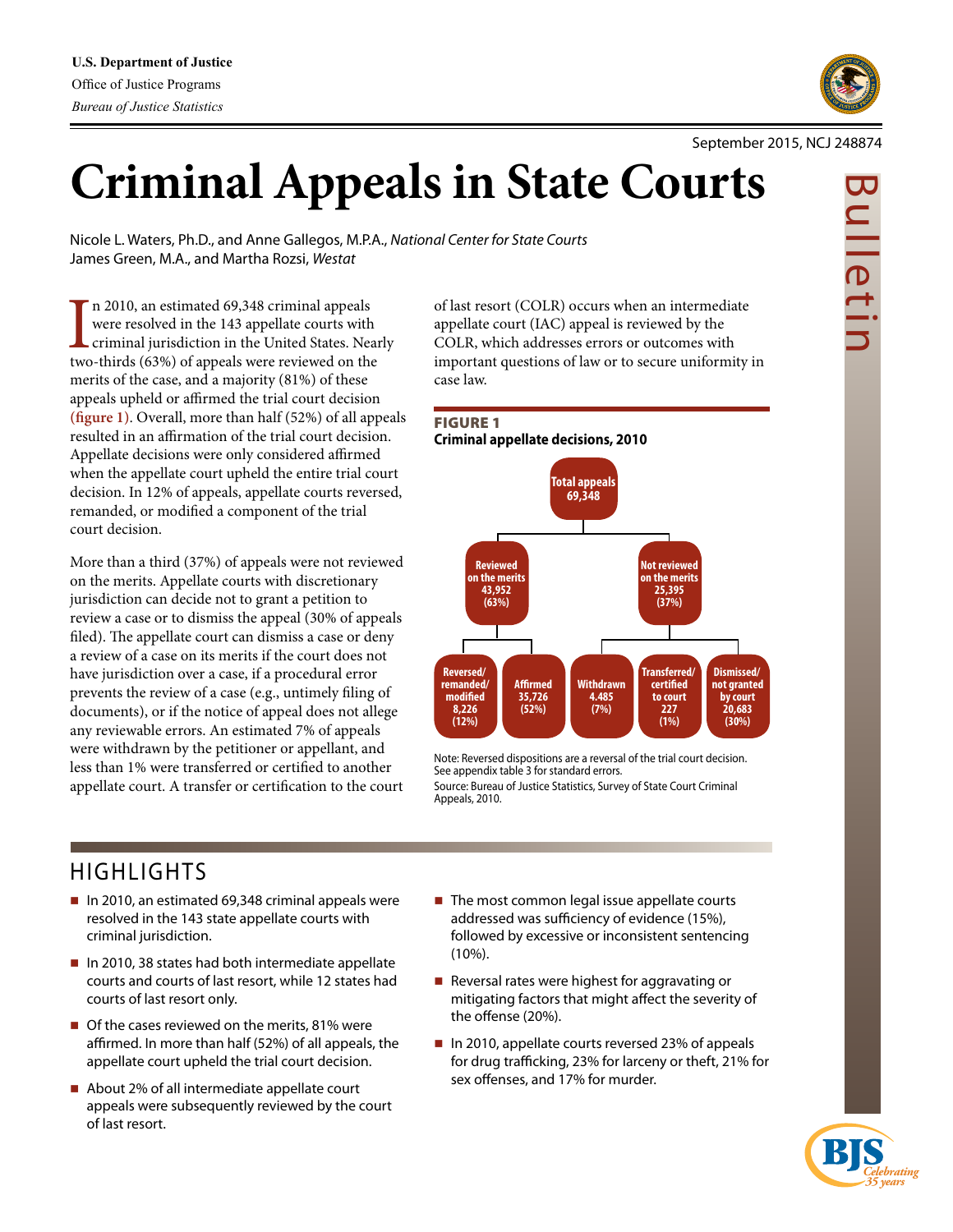State appellate courts were created to detect and correct errors in trial court decisions and provide fair, consistent, and timely resolutions to all appeals. This report presents data on state court criminal appeals, resolution of appeals, and time to resolution. Data are from the Bureau of Justice Statistics' (BJS) 2010 Survey of State Court Criminal Appeals (SSCCA). The outcomes were analyzed by type of court, level of court review, and appellate court structure. SSCCA data were collected from a nationally representative sample of all criminal appeals disposed in all 143 state appellate courts in 2010. This report uses those data to provide a national picture of appeals disposed in 2010, including rates of reversal and length of time to appeal resolution.

### **State appellate court structure**

The appellate court structure used to process and resolve appeals varies considerably from state to state. In response to the needs of the judiciary and state-specific characteristics, some states created a two-tiered structure, adding IACs to accommodate high workloads. In 2010, 38 states had IACs and COLRs, and 12 states had COLRs only **(map 1)**. In states with a two-tiered system, some IACs were established with geographic divisions to increase access and distribute workload. To selectively reduce caseloads, some states have established strategies (such as discretionary jurisdiction) and implemented rules to assign some cases to panel review (a smaller subset of judges) rather than an en banc review (all judges of a court). See *Terms and definitions* for more information.

## MAP 1 **State appellate court structures, 2010**



Note: Includes courts of last resort (COLR) and intermediate appellate courts (IAC). Source: Bureau of Justice Statistics, Survey of State Court Criminal Appeals, 2010.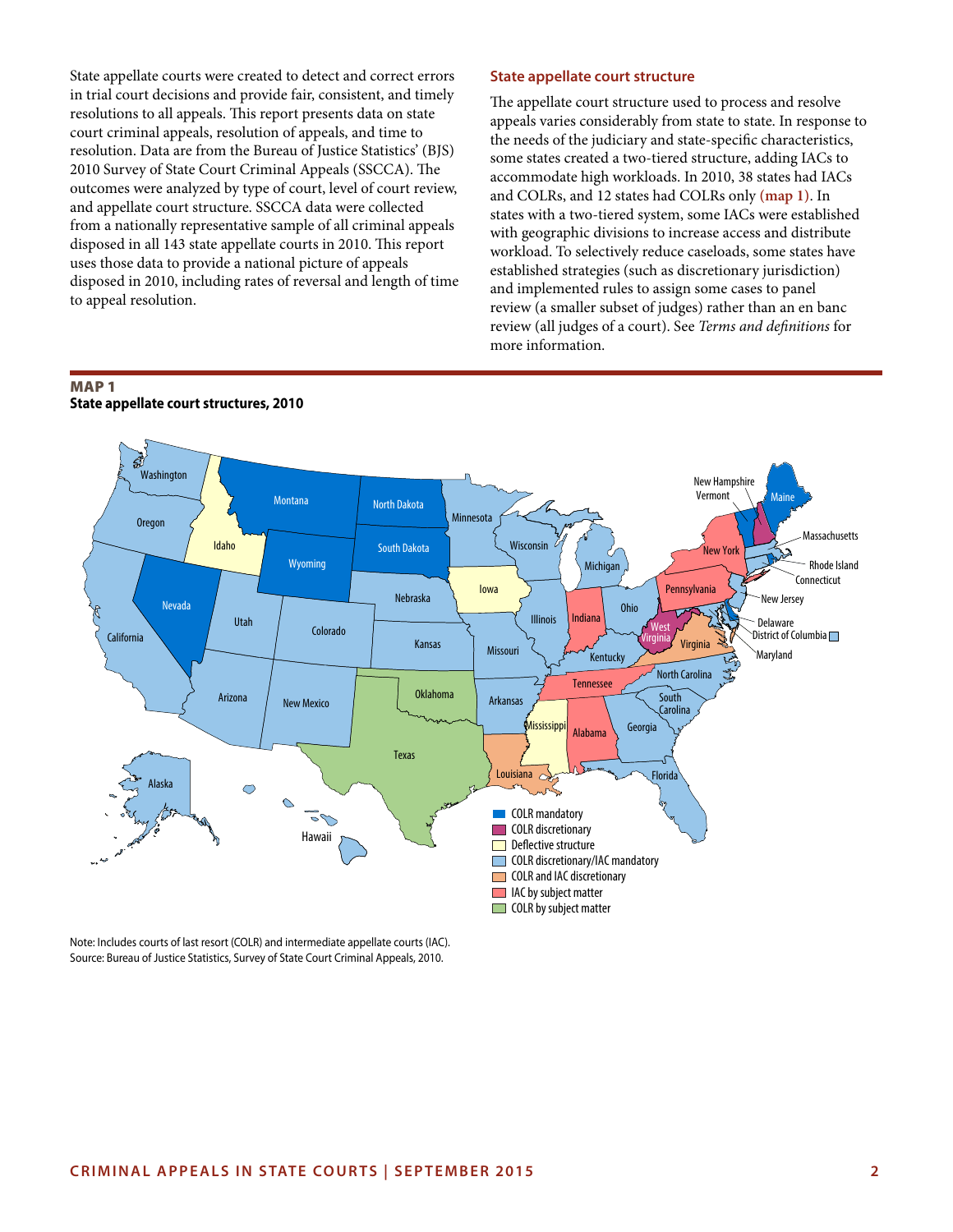Establishing a two-tiered structure has also affected the roles and responsibilities of appellate courts. Of the 38 states with IACs in 2010, 27 used a two-tiered system of appellate review that includes one or more IACs with primarily mandatory review and a COLR with primarily discretionary review. In such systems, the IAC is mainly responsible for correcting potential errors of the trial court and the COLR is responsible for the interpretation and development of case law. However, for IACs that review appeals by permission (discretionary

review) as opposed to by right (mandatory review), the IAC was responsible for the definition and development of the law, in addition to its responsibility to correct errors.

Understanding the organizational structure of the appellate court is necessary for comparing appellate cases across jurisdictions and drawing accurate conclusions about key case and processing characteristics. The nation's state judiciary has seven basic appellate court structures.

# **Appellate court structures**

**COLR mandatory**—This structure is typically found in states with comparatively small volumes of appeals. There is only one appellate court, a court of last resort (COLR), and the court hears appeals by right.

**COLR discretionary**—This structure is typically found in states with relatively small volumes of appeals. There is only one appellate court, a COLR, and the court hears appeals by permission.

**Deflective structure**—In states with this structure, appeals are filed and may be fully briefed and submitted with the COLR, which then retains select appeals and transfers others to the intermediate appellate court (IAC).

**COLR discretionary/IAC mandatory**—This is the most common appellate court structure. The COLR hears appeals mostly by permission, and the IAC hears appeals mostly by right.

**COLR and IAC discretionary***—*In states with this structure, both the COLR and IAC hear appeals mostly by permission.

**IAC by subject matter**—States with this structure have more than one IAC that is distinguished by subject matter. For example, one IAC is specialized for criminal appeals and the other IAC reviews civil appeals.

**COLR by subject matter**—States with this structure have more than one COLR that is distinguished by subject matter. For example, one COLR is specialized for criminal appeals and the other COLR reviews civil appeals.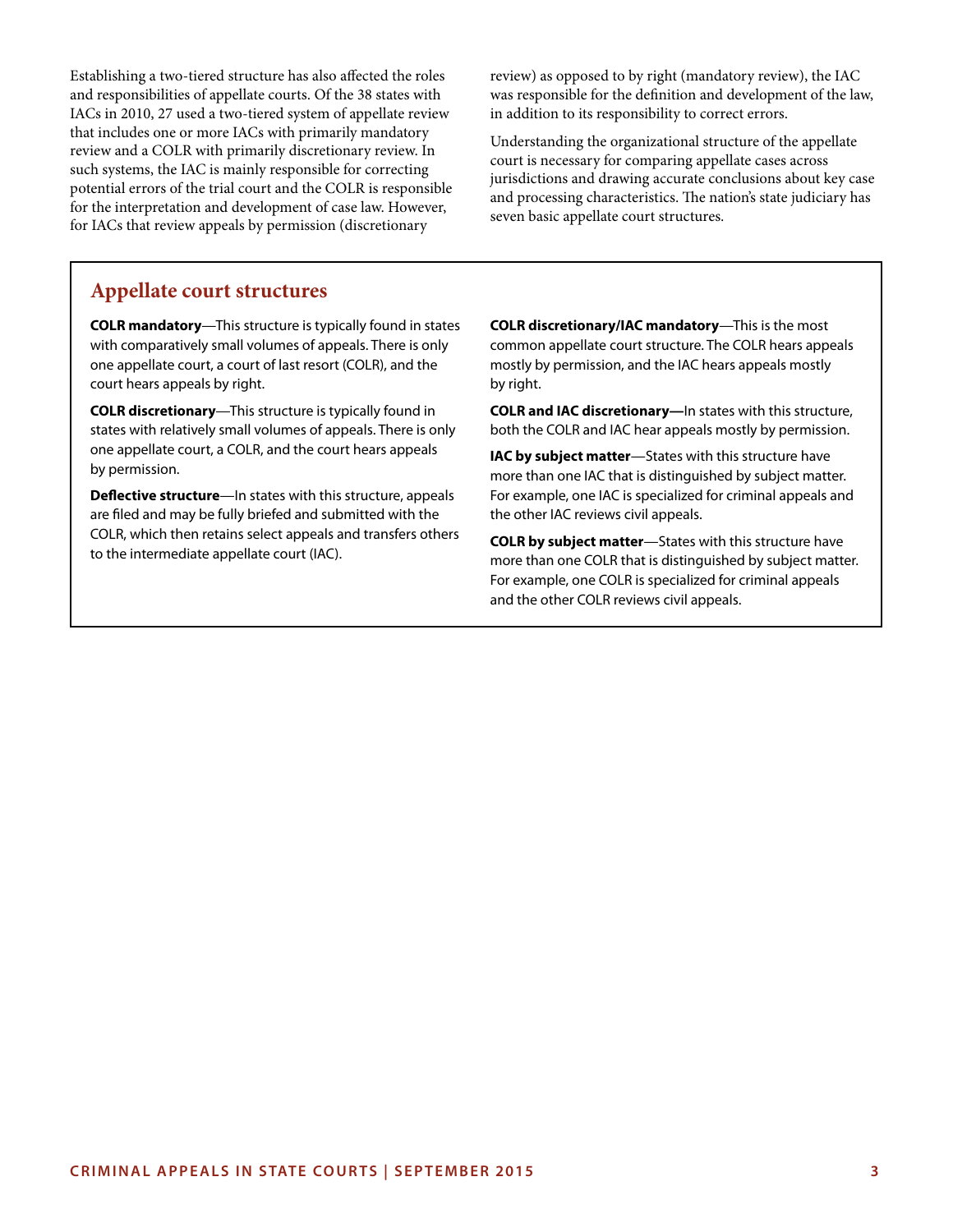## **Courts of last resort dismissed more appeals than intermediate appellate courts**

Examining how appeals are resolved by various case characteristics provides additional insight into the national picture of criminal appeals. COLRs primarily interpret and develop case law rather than correct errors in individual cases. In 2010, COLRs primarily reviewed appeals by permission (82%), while IACs primarily reviewed appeals by right (93%). COLRs dismissed more appeals (76%) than IACs (13%), in part due to courts' discretionary jurisdiction **(table 1)**.

## **Overall reversal rate for intermediate appellate courts was higher than for courts of last resort**

In 2010, the overall reversal rate for COLRs was 7% of all appeals. Petitions requesting a COLR to review a case more often came from the defendant (94%) than the state (4%). When the state petitioned the COLR, the court more often reviewed the appeal on the merits (49%) than when the defendant petitioned the COLR (18%). Also, the state won a reversal of the trial court decision more often (40%) than the defendant (5%). Death penalty appeals had a higher reversal rate (19%) than both felony (8%) and misdemeanor (8%) appeals.

Table 1

### **Percent of criminal appeals disposed in courts of last resort, by appeal characteristics, 2010**

|                                            | Cases    |              | Reviewed on the merits |                  |       | Not reviewed on the merits |           |
|--------------------------------------------|----------|--------------|------------------------|------------------|-------|----------------------------|-----------|
| Appeal characteristic                      | disposed | <b>Total</b> | Affirmed               | Reversed         | Total | <b>Dismissed</b>           | Withdrawn |
| <b>Total</b>                               | 18,832   | 20.5%        | 13.8%                  | 6.7%             | 79.5% | 76.3%                      | 3.2%      |
| Petitioner                                 |          |              |                        |                  |       |                            |           |
| State                                      | 760      | 49.2%        | 9.1%                   | 40.1%            | 50.8% | 50.7%                      | 0.1%      |
| Defendant                                  | 17.737   | 17.8         | 12.6                   | 5.2 <sup>†</sup> | 82.2  | 78.8                       | 3.4       |
| Transfer from intermediate appellate court | 335      | 100          | 88.8                   | 11.3!            | 0.0   | 0.0                        | 0.0       |
| <b>Status</b>                              |          |              |                        |                  |       |                            |           |
| Appeal by right                            | 3,096    | 74.6%        | 63.1%                  | 11.5%            | 25.4% | 7.7%                       | 17.7%     |
| Appeal by permission                       | 15,401   | 7.9          | 2.3                    | 5.6              | 92.1  | 91.7                       | 0.4       |
| Transfer from intermediate appellate court | 335      | 100          | 88.8                   | 11.3!            | 0.0   | 0.0                        | 0.0       |
| Severity of offense*                       |          |              |                        |                  |       |                            |           |
| Death penalty                              | 124      | 91.9%        | 73.4%                  | 18.6%            | 8.1%  | 6.5%                       | 1.6%      |
| Felony (nondeath penalty)                  | 13,904   | 20.9         | 13.2                   | 7.7              | 79.1  | 76.8                       | 2.3       |
| Misdemeanor                                | 1,779    | 37.9         | 29.6                   | 8.3              | 62.1  | 56.7                       | 5.4       |

Note: Excludes 173 cases disposed by transfer to another court. Details may not sum to total due to rounding. See appendix table 4 for standard errors.

! Interpret with caution. Coefficient of variation was greater than 50%.

\*Severity of offense was missing in 16% of cases not reviewed on the merits. Source: Bureau of Justice Statistics, Survey of State Court Criminal Appeals, 2010.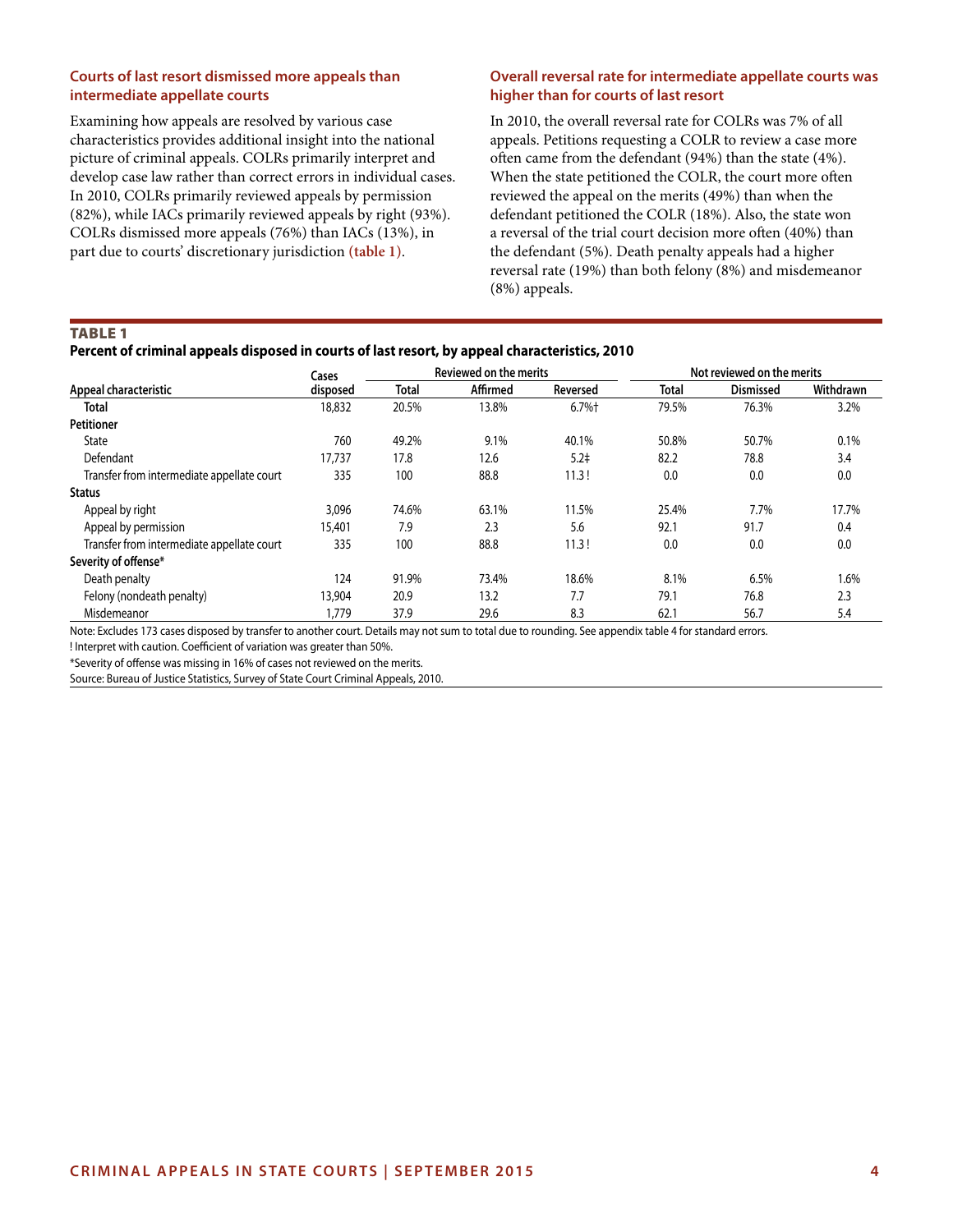Resolutions from an IAC are different than those from a COLR, primarily because one purpose of the IAC is to relieve the workload of the COLR and serve as a first review of potential trial court error. IACs reviewed appeals on the merits in 80% of appeals **(table 2)**. The overall reversal rate for IACs was 14% of all appeals. IAC reversal rates were higher for state-initiated appeals (38%) than for defendant-initiated appeals (13%). However, IACs were nearly as likely to review on the merits a state-initiated appeal (75%) as a defendantinitiated appeal (80%). Ten death penalty appeals were heard by IACs, all of which were reviewed on the merits. Of these 10 appeals, 3 were reversed. The reversal rate for nondeath penalty appeals was 15%.<sup>1</sup>

### **About 2% of all intermediate appellate court appeals were subsequently reviewed by the court of last resort**

After a review by the IAC, appellants may seek subsequent review by the COLR. An estimated 29% of IAC appellants sought additional review by the state's COLR. Of those, the COLR granted additional review for 6%, or 853 appeals. Nearly three-quarters (73%) of those accepted for subsequent review by the COLR arose out of a decision by the IAC to affirm the trial court decision **(figure 2)**. Twenty-three percent sought COLR review following a reversal of the trial court decision and 4% following a dismissal by the IAC. A reversal may have resulted in only a partial reversal and may therefore be

<sup>1</sup>In Alabama and Tennessee, the IAC has jurisdiction over cases in which the death penalty has been imposed.

appealed. Nearly all of the appeals in which the COLR granted subsequent review were initiated by the defendant (93%) and were reviewed on the merits (96%) at the IAC.

### Figure 2

### **Percent of intermediate appellate court appeals accepted for subsequent court of last resort review, by appeal characteristics, 2010**



Note: Includes of 853 appeals. Excludes two death penalty cases because they accounted for 0.2% of appeals. See appendix table 6 for standard errors. ! Interpret with caution. Coefficient of variation was greater than 50%. Source: Bureau of Justice Statistics, Survey of State Court Criminal Appeals, 2010.

### **TABLE 2**

### **Percent of criminal appeals disposed in intermediate appellate courts, by appeal characteristics, 2010**

|                                    | Cases    |       | Reviewed on the merits |          |       | Not reviewed on the merits |           |  |
|------------------------------------|----------|-------|------------------------|----------|-------|----------------------------|-----------|--|
| Appeal characteristic              | disposed | Total | Affirmed               | Reversed | Total | <b>Dismissed</b>           | Withdrawn |  |
| Total                              | 50,289   | 79.7% | 65.9%                  | 13.9%    | 20.3% | 12.6%                      | 7.7%      |  |
| <b>Petitioner</b>                  |          |       |                        |          |       |                            |           |  |
| State                              | .269     | 75.4% | 37.3%                  | 38.1%    | 24.6% | 8.5%!                      | 16.2%     |  |
| Defendant                          | 48,999   | 79.9  | 66.6                   | 13.2     | 20.1  | 12.7                       | 7.5!      |  |
| Transfer from court of last resort | 21!      | 0.0   | 0.0                    | 0.0      | 100!  | 0.0                        | 100!      |  |
| <b>Status<sup>a</sup></b>          |          |       |                        |          |       |                            |           |  |
| Appeal by right                    | 46,817   | 83.6% | 69.4%                  | 14.1%    | 16.5% | 8.6%                       | 7.8%      |  |
| Appeal by permission               | 3,182    | 29.8  | 18.8                   | 11.1     | 70.2  | 65.3                       | 4.9       |  |
| Severity of offenseb               |          |       |                        |          |       |                            |           |  |
| Death penalty                      | 10       | 100%  | 70.0%                  | 30.0%    | 0.0%  | 0.0%                       | 0.0%      |  |
| Felony (nondeath penalty)          | 41,699   | 85.9  | 70.8                   | 15.1     | 14.2  | 9.4                        | 4.8       |  |
| Misdemeanor                        | 3,524    | 87.8  | 73.1                   | 14.8     | 12.2  | 6.9                        | 5.3       |  |

Note: Excludes 54 cases disposed by transfer to another court. Detail may not sum to total due to rounding. See appendix table 5 for standard errors.

! Interpret with caution. Coefficient of variation was greater than 50%, or estimate was based on 10 or fewer sampled cases.

aSubtotals do not sum to the overall total of cases disposed because of missing data.

bSeverity of offense was missing in 10% of cases not reviewed on the merits.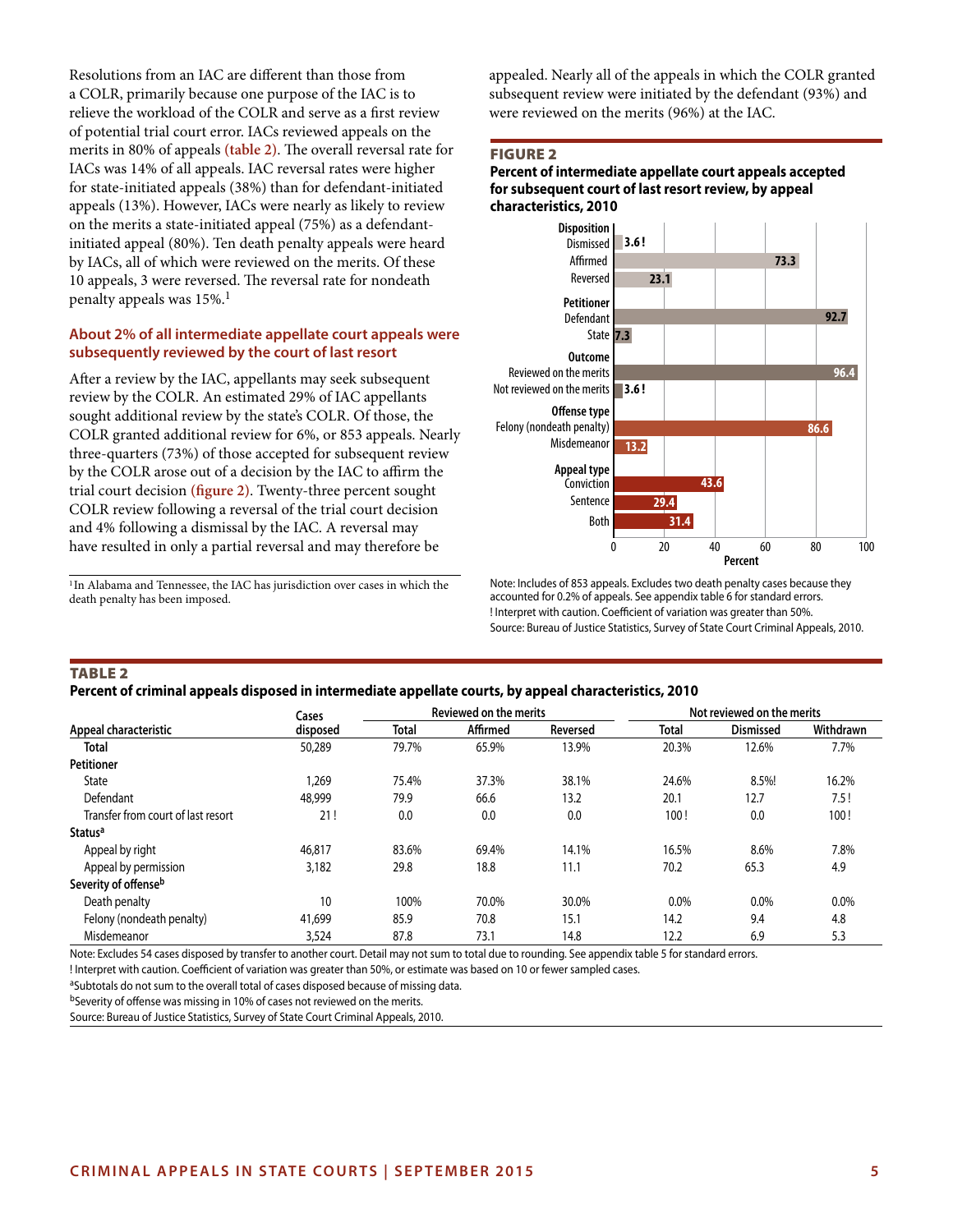## **For appeals reviewed on the merits, nearly all opinions addressed six or fewer legal issues**

On appeal, the appellants or petitioners present appellate courts with alleged trial court errors through the briefing process and, if applicable, during oral arguments. In response, appellate courts prepare a dispositive opinion when the appeal is reviewed on the merits. In that opinion, the appellate court will address the legal issues presented and, at times, address additional and relevant legal issues.

For appeals reviewed on the merits, a majority (97%) of the opinions addressed six or fewer legal issues. The most common legal issue the appellate courts addressed was sufficiency of evidence (15%), or whether the prosecution met the burden of providing facts sufficient to satisfy the burden of proof for each element of the crime charged. The second most common legal issue was excessive or inconsistent sentencing (10%), which includes consecutive or concurrent sentencing decisions, mandatory minimums, and calculations of time served. The third most commonly addressed legal issue was suppression of evidence (8%) related to statements, identification, coerced confessions, illegal search and seizure, and the denial of other pretrial motions requesting the inclusion or exclusion of evidence from trial.

When the appellate court addressed aggravating or mitigating factors that might affect the severity of the offense, the court found reversible error in 20% of the appeals **(figure 3)**. The reversal rate for excessive or inconsistent sentences was 17%, and the reversal rate for guilty plea challenges was 13%. The court was less likely to reverse legal issues on relevancy or prejudicial evidence (3%) or ineffective counsel (4%).

## **Reversal rates of convictions varied by the most serious offense in underlying trial case**

Appeals are classified by convictions of the most serious offense in the underlying trial case. In 2010, murder convictions were most often appealed and resulted in a reversal rate of 17%. Appellate courts reversed 23% of appeals for drug trafficking, 23% for larceny or theft, 21% for sex offenses, 17% for drug possession, 16% for burglary, and 16% for aggravated and simple assault **(figure 4)**. The top 10 most serious offenses made up 82% of known offense types for all cases brought on appeal.

### Figure 3

**Reversal rates for top 10 issues addressed on appeal, 2010**



Note: Includes a total of 46,431 legal issues addressed on appeal, ranked by prevalence. Reversal rates indicate whether the legal issue resulted in reversible error, and do not indicate whether the overall appeal was reversed in whole or in part. See appendix table 7 for standard errors.

! Interpret with caution. Coefficient of variation was greater than 50%. Source: Bureau of Justice Statistics, Survey of State Court Criminal Appeals, 2010.

### Figure 4

### **Reversal rates for appeals of top 10 most serious offense types in trial case, 2010**



Note: Offense types, ranked by prevalence in the underlying trial case, are shown for all appeals disposed. Reversal rates are based on appeals reviewed on the merits. Offense type was often missing in cases not reviewed on the merits. Excludes 12% of cases that were missing offense type.

\*Assault includes aggravated and simple assault. See appendix table 8 for standard errors.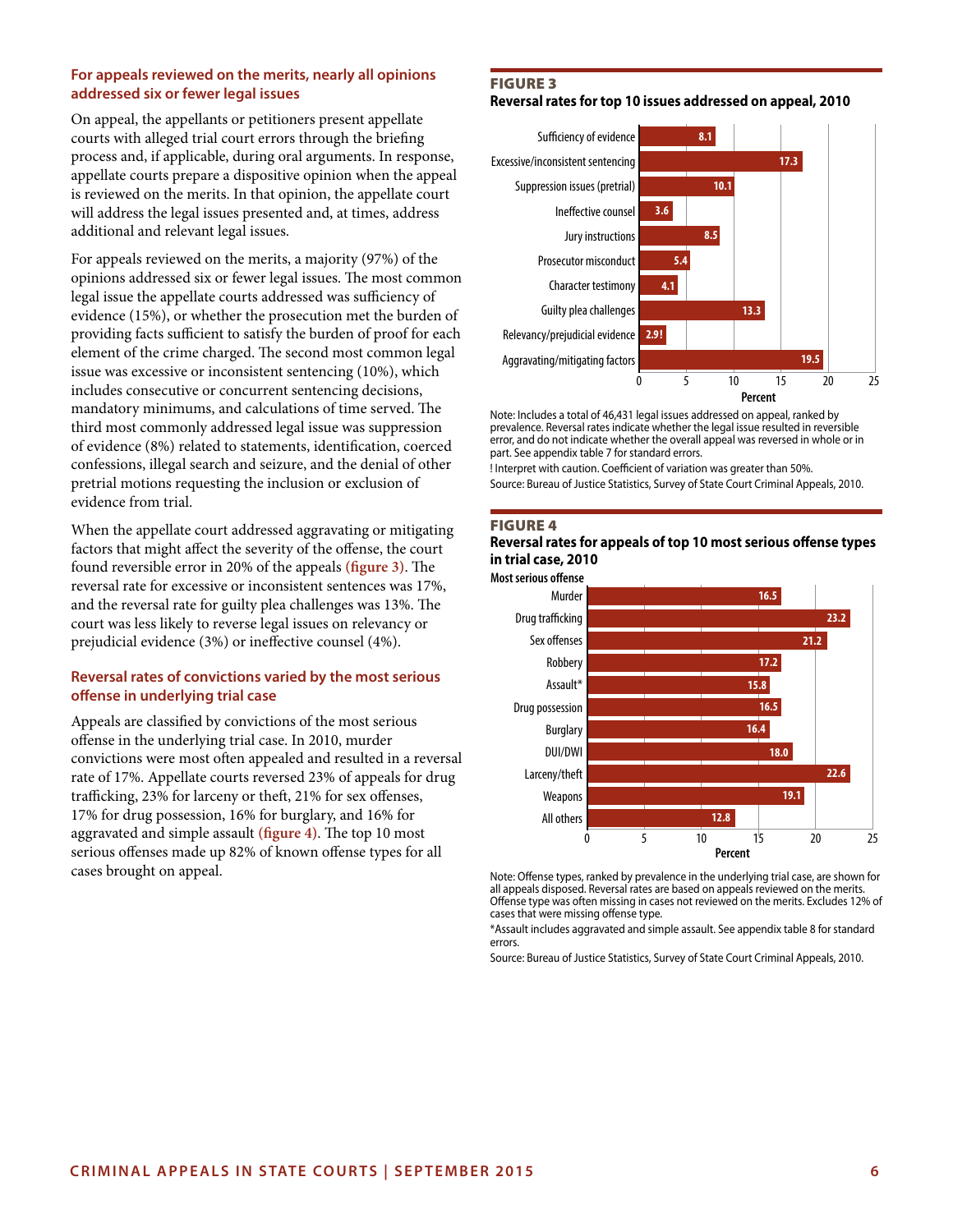## **The median time for an appellate court to resolve an appeal was approximately 10 months**

In 2010, the median time for appellate courts to resolve an appeal was 297 days **(figure 5)**. Appeals heard by permission underwent an additional step in the appellate process—petitioning the court to grant or deny review. The median time for the court to grant or deny a review was 92 days. Once an appeal was initiated, the median time for completing the record preparation was 69 days. The next step was for the petitioner or appellant to brief and fully submit the appeal; the median time for this step was 81 days. The final step, and the longest, was for the appellate court to issue a decision. The median time for the court to issue a decision after the appeal was fully briefed and submitted (or after oral argument, if held) was 107 days.

Case processing times for cases disposed in 2010 should be used with caution when attempting to estimate the case processing times of either cases disposed in other years or cases filed in a particular year. Case processing times are affected by many factors, including existing court rules and guiding legislation, which differ across time periods and vary over the lifespan of a case.

## **Court types, court structures, and proportion of caseloads undergoing reviews on the merits all contributed to time variations**

When examining the total duration of cases, time on appeal varied depending on whether or not the court reviewed the case on the merits. Excluding death penalty appeals, the median time from the start of an appeal to the final resolution was more than 1 year (421 days) for appeals reviewed on the merits and about 3.5 months (104 days) for those without a review on the merits **(figure 6)**. Time on appeal also varied by type of court (i.e., COLR or IAC). For COLR appeals reviewed on the merits, 50% were resolved in about 1 year (360 days). For IACs, 50% of the appeals reviewed on the merits were resolved within 1.2 years (426 days).

Differences in the appellate court structures in 2010 defined how courts processed appeals. In Iowa, under a deflective appellate court structure, briefing was consolidated at the COLR before the appeal was assigned to the IAC. In Virginia, both the IAC and the COLR had discretionary jurisdiction over the majority of their caseloads, and fewer appeals were granted review. The most common appellate structure in 2010 occurred when the IAC had mostly mandatory review of its caseload and the COLR had mostly discretionary review.

# Figure 6 **Time to resolve appeals, by court structure, 2010**



Note: Includes courts of last resort (COLR) and intermediate appellate courts (IAC). Excludes death penalty appeals. See appendix table 10 for standard errors. Source: Bureau of Justice Statistics, Survey of State Court Criminal Appeals, 2010.

## Figure 5

### **Median days for time on appeal, by milestone, 2010**

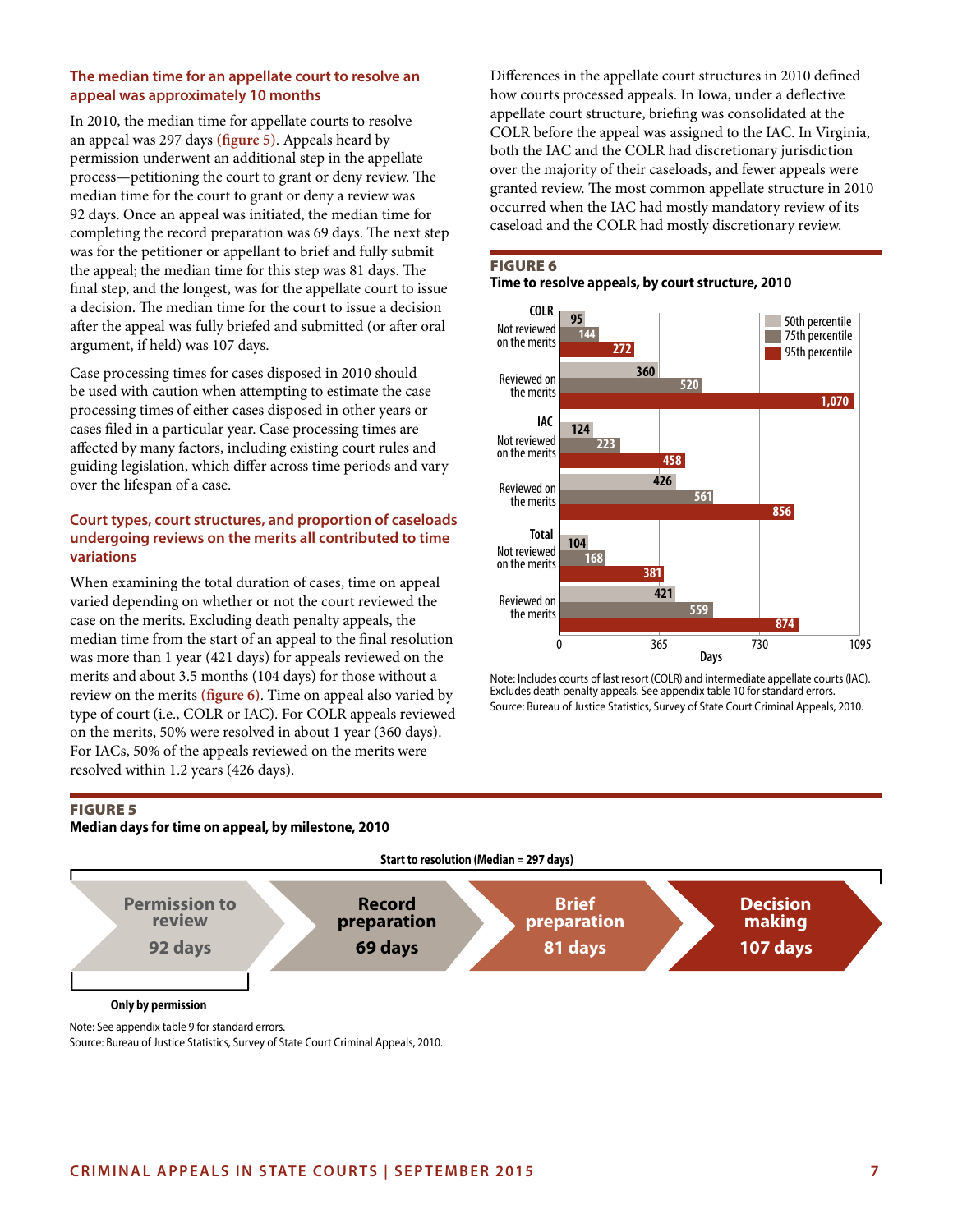The median time—or the time needed to resolve half (50%) of the courts' appeals—did not vary considerably when comparing appellate court structures **(figure 7)**. However, at the 75th and 95th percentiles, courts with mostly discretionary review resolved most appeals in a shorter time than courts with mandatory jurisdiction. In states with mandatory review at the COLR and without an IAC, a small percentage of appeals (5%) remained unresolved until nearly 3 years (1,071 days) after the appeal began.

Additionally, court structures with larger percentages of caseloads resolved on the merits took longer to resolve appeals. Courts without an IAC and a mandatory review by the COLR reviewed more than three-quarters (78%) of its caseload on the merits. Courts with both an IAC and a COLR with discretionary review granted fewer cases overall, and a lower percentage (25%) of its caseload was reviewed on the merits **(table 3)**.

### **A total of 134 death penalty appeals were resolved in 2010**

Appellate courts are expected to review appeals proportionally with regard to the complexities of the case. Death penalty appeals merit relatively more scrutiny and more time than nondeath penalty appeals.

In 2010, a total of 22 courts resolved 134 appeals of death penalty cases. Another 14 appellate courts had jurisdiction over death penalty appeals, but did not dispose of any such

### **FIGURE 7**

### **Time to resolve appeals reviewed on the merits, by court structure, 2010**



Note: Includes courts of last resort (COLR) and intermediate appellate courts (IAC). Percent of caseload reviewed on the merits shown in parentheses. Excludes death penalty appeals. See appendix table 11 for standard errors. \*Missing bars could not be reliably calculated.

Source: Bureau of Justice Statistics, Survey of State Court Criminal Appeals, 2010.

appeals in 2010. While the majority of death penalty appeals were heard by COLRs, Tennessee and Alabama had specialized criminal jurisdiction IACs that reviewed these appeals. Florida's COLR resolved the most death penalty appeals (23 appeals), followed by California's COLR (20 appeals). Connecticut, Utah, and Virginia COLRs each resolved 1 death penalty appeal in 2010 **(table 4)**.

#### Table 3

### **Percent of criminal appeals reviewed on the merits, by court structure, 2010**

| Court structure                  | All cases | <b>Percent reviewed</b><br>on the merits |
|----------------------------------|-----------|------------------------------------------|
| IAC & COLR discretionary         | 3,810     | 25.2%                                    |
| COLR discretionary               | 287       | 55.4                                     |
| Deflective structure             | 1,380     | 63.5                                     |
| COLR by subject matter           | 4,366     | 53.5                                     |
| IAC mandatory/COLR discretionary | 44,553    | 66.9                                     |
| IAC by subject matter            | 12,648    | 63.3                                     |
| <b>COLR</b> mandatory            | 2,170     | 77.6                                     |
|                                  |           |                                          |

Notes: Includes courts of last resort (COLR) and intermediate appellate courts (IAC). Source: Bureau of Justice Statistics, Survey of State Court Criminal Appeals, 2010.

#### **TABLE 4**

### **Number of appeals from death penalty cases, by court, 2010**

| Court                                  | <b>Number of appeals</b> |
|----------------------------------------|--------------------------|
| <b>Total</b>                           | 134                      |
| <b>Courts of last resort</b>           | 124                      |
| Florida Supreme Court                  | 23                       |
| California Supreme Court               | 20                       |
| <b>Texas Court of Criminal Appeals</b> | 14                       |
| Arizona Supreme Court                  | 12                       |
| Alabama Supreme Court                  | 10                       |
| Oklahoma Court of Criminal Appeals     | 6                        |
| Supreme Court of Missouri              | 4                        |
| Mississippi Supreme Court              | 4                        |
| Supreme Court of Ohio                  | 4                        |
| Supreme Court of Pennsylvania          | 4                        |
| South Carolina Supreme Court           | 4                        |
| Tennessee Supreme Court                | 4                        |
| Supreme Court of Kentucky              | 3                        |
| Illinois Supreme Court <sup>a</sup>    | 3                        |
| Louisiana Supreme Court                | 2                        |
| Nebraska Supreme Court                 | $\mathfrak{p}$           |
| Nevada Supreme Court                   | 2                        |
| Connecticut Supreme Court <sup>b</sup> | 1                        |
| Utah Supreme Court                     |                          |
| Supreme Court of Virginia              | 1                        |
| Intermediate appellate courts          | 10                       |
| Alabama Court of Criminal Appeals      | 8                        |
| Tennessee Court of Criminal Appeals    | 2                        |

Note: An additional 14 states have appellate courts with death penalty jurisdiction but did not dispose of an appeal of the death penalty in 2010. Maryland abolished the death penalty in 2013 (not shown).

alllinois abolished the death penalty in 2011.

bConnecticut abolished the death penalty in 2012.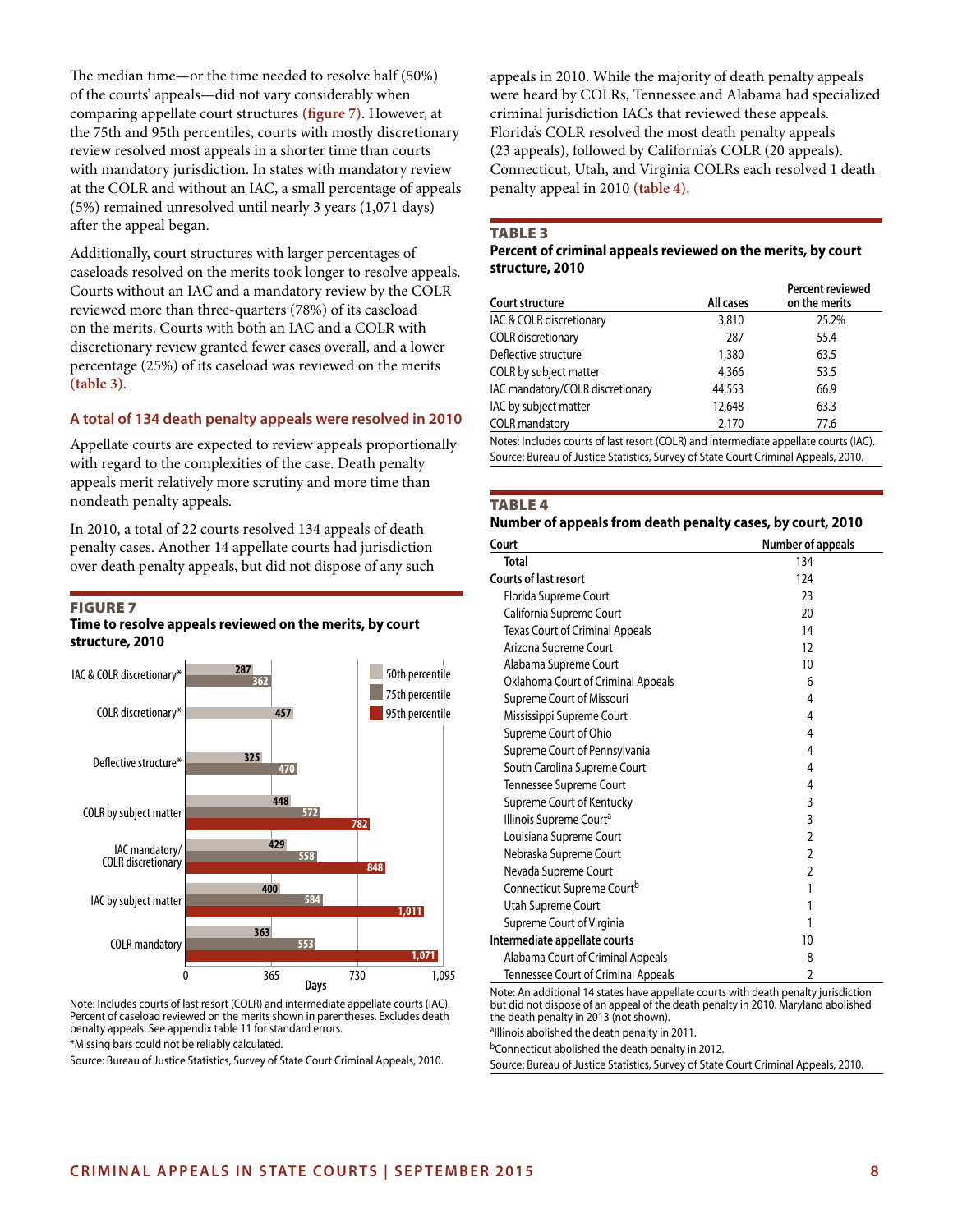## **Median time to resolve death penalty appeals was three times that of nondeath penalty appeals**

Case processing time in a year should be interpreted with caution when attempting to estimate the case processing times of either cases disposed in other years or cases filed in a particular year. Because death penalty cases take substantially longer than other types of cases, death penalty cases that are disposed of in a year are initiated across a longer time and therefore have a greater potential of being processed under different rules than other cases. As such, case processing time for death penalty cases should be interpreted with caution.

Death penalty appeals received greater scrutiny by the state's appellate courts than nondeath penalty cases and had different case processing rules than those for nondeath penalty appeals. For example, many states automatically provide the notice of appeal for death penalty cases to the appellate court through the trial court clerk instead of requiring the appellant to file a notice of appeal. States may also give the petitioner or appellant additional time to file documents for death penalty appeals. Florida allowed 60 days to file transcripts for a nondeath penalty case, but allowed 110 days for a death penalty case. Oklahoma allowed 90 days after judgment for transcripts to be filed in a nondeath penalty appeal, compared to 6 months after sentence for a death penalty appeal.

Half (50%) of death penalty appeals were resolved in about 2.4 years (888 days) and three-quarters (75%) were resolved in 3.4 years (1,224 days). In 5% of appeals, the appellate court resolved the appeal in more than 13.9 years or 5,058 days **(figure 8)**. The duration of death penalty appeals (13.9 years) was much longer than that of nondeath penalty appeals (2.3 years for misdemeanors and 2.4 years for nondeath penalty felonies) at the 95th percentile.

## Figure 8

**Time from appeals start to resolution, by severity of offense, 2010**



Note: See appendix table 12 for standard errors.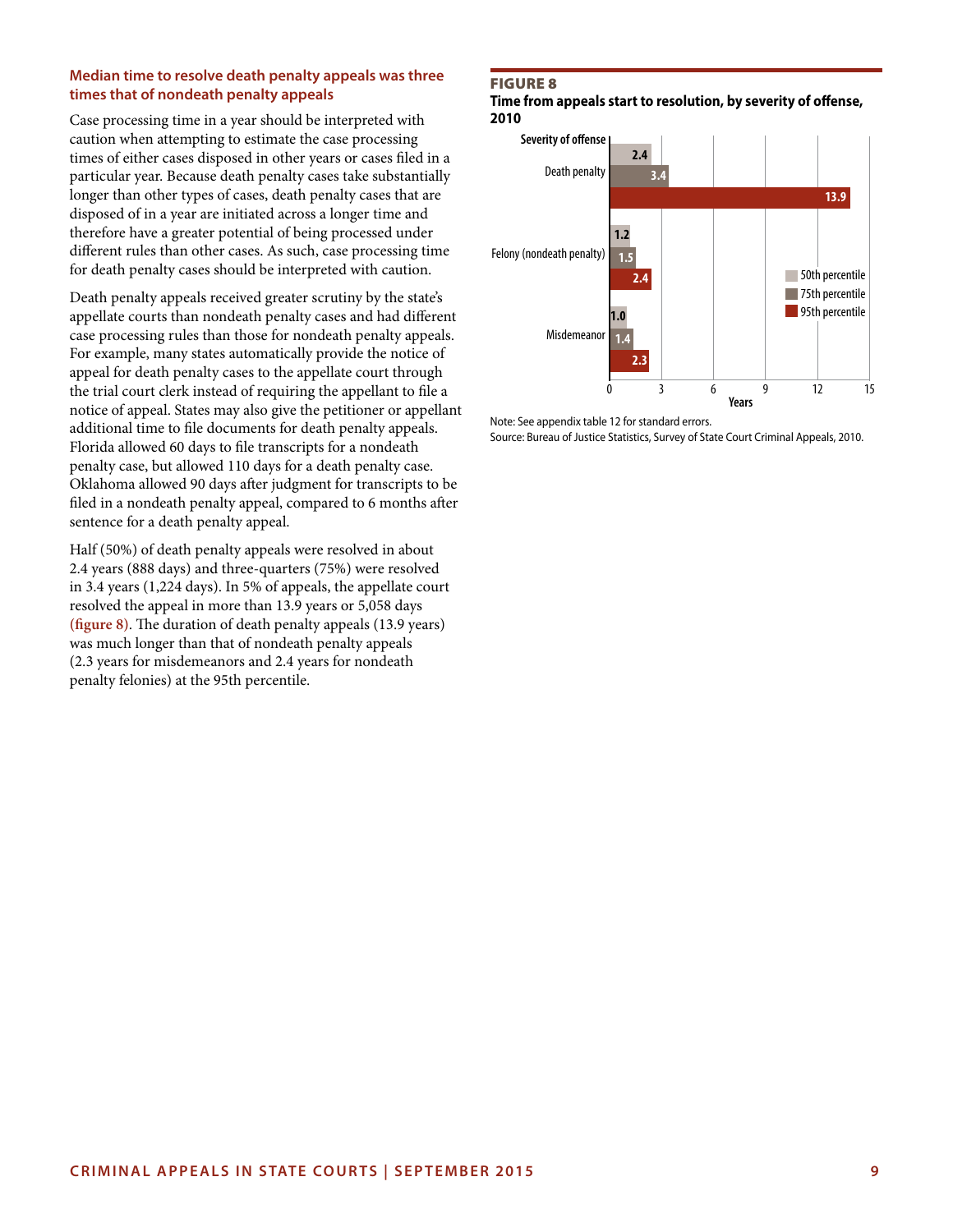# **Methodology**

Data in this report are from the Bureau of Justice Statistics' (BJS) 2010 Survey of State Court Criminal Appeals (SSCCA). The National Center for State Courts, in collaboration with Westat, conducted the study. Criminal appeals disposed in 2010 were sampled from all 143 appellate courts in the United States that have criminal jurisdiction, which included 51 courts of last resort (COLR) and 92 intermediate appellate courts (IACs) (appendix table 1). The final sample of 5,045 appeals was composed of—

- a nationally representative probability sample of all criminal appeals in 2010
- a complete census of all death penalty appeals in 2010
- a supplemental oversample of COLR appeals resolved in 2010 identified in the national sample that were also reviewed by the corresponding IAC.

The first component was a sample that included 4,539 criminal, nondeath penalty appeals disposed in 2010. The second component was a full census (134 appeals) of all death penalty appeals in the nation. Combined, these data included 4,673 appeals from 51 COLRs and 90 IACs, which were the main study data for this report. The SSCCA also included a supplemental oversample of 372 appeals that were heard by both the IAC and COLR.

While there was no court-level nonresponse, two of the IACs did not provide any data for the SSCCA. North Dakota's COLR had the authority to transfer cases to an IAC but had not done so in 2010. North Dakota's IAC was authorized as a temporary court of appeals that was activated when the COLR reached a certain threshold of appeals during the previous year. The threshold was not reached in 2009; therefore, its temporary IAC was not active in 2010. Two cases were sampled in one of Illinois' IACs (appellate court, fifth district), but were excluded because they did not meet the definitional criteria for inclusion in the SSCCA (i.e., they were study ineligible). Because these appeals were ineligible, appeal-level replacement was not appropriate and was not used. Data represent appeals to the appellate court by right (usually called an appeal and initiated by a notice of appeal) or by permission (usually called a petition and initiated by a petition for leave to appeal or a petition for certiorari).

Inclusion criteria were applied to all appeals. The appeals met two basic criteria: (1) they arose from a final judgment or verdict or sentence in a criminal case, and (2) they were disposed by the appellate court in 2010.

Appeals were generally resolved in calendar year 2010. Exceptions include courts that used a court term or fiscal year calendar to draw the sample or courts that used closure dates other than the date of disposition (e.g., Idaho's sample was drawn from the "closed date," which is the date the court issued a remittitur). Regardless of the dates used, all courts represent a full 12 months of dispositions.

Alternatively, an appeal was ineligible if it involved defendants tried as juveniles, was post-conviction in nature, occurred pretrial, was interlocutory, contested a probation revocation judgment, or contested a civil commitment.

Determining the eligibility of an appeal often required a full review of the issues on appeal. For example, postconviction issues (e.g., an application for habeas corpus, making a claim of ineffective counsel, or making a claim that the death penalty is unconstitutional) filed after an initial direct appeal had been decided by the court were excluded. Writs, such as prohibition and mandamus (with the exception of writs of certiorari, if the court used such a writ to initiate an appeal by permission), were also excluded. Interlocutory appeals are appeals filed in response to a trial court's decision on a motion and do not result in a final judgment at the trial court. Appeals of these interim decisions were also excluded. Finally, violations of court orders were excluded when such violations were not new criminal charges (e.g., probation violations and violations of civil commitment orders). An example of a violation that was retained in the sample was failure to register as a sex offender. This violation was included because it is a crime to not register as a sex offender, making the appeal of the conviction or sentence comparable to other direct appeals.

## **Sampling**

Each appellate court compiled a universe list of appeals using the inclusion criteria described previously. The data obtained for the 2010 SSCCA come from a stratified, single-stage probability sample of 5,045 cases derived from the universe list of appeals. Appeals were stratified by type of case or type of court (i.e., death penalty, COLR, and IAC), and appeals were sampled at a fixed overall rate within each stratum. Initial sampling rates were calculated for each stratum based on the ratios of the target sample size desired to the expected total population for each stratum. Appendix table 2 shows the target sample sizes and expected total population assumed for each stratum and the resulting initial sampling rates. A census was taken for death penalty cases.

After sampling cases in about half (50%) of the courts, the number of cases actually collected (i.e., the actual yield) was evaluated. The actual yield was lower than expected, which indicated smaller population sizes. Based on this evaluation, the sampling rates for the remaining half of courts were increased. This increase in rates not only adjusted for the actual yields, it also took into account the design effect and therefore the reduction in effective sample sizes introduced by changing from the initial rates within each stratum. This was done using a mathematical program that solved for the new set of rates, taking into account the current actual yield, the expected total yield, design effects, and effective sample sizes required. Appendix table 3 shows the initial sampling rates, revised sampling rates, and total actual sample sizes.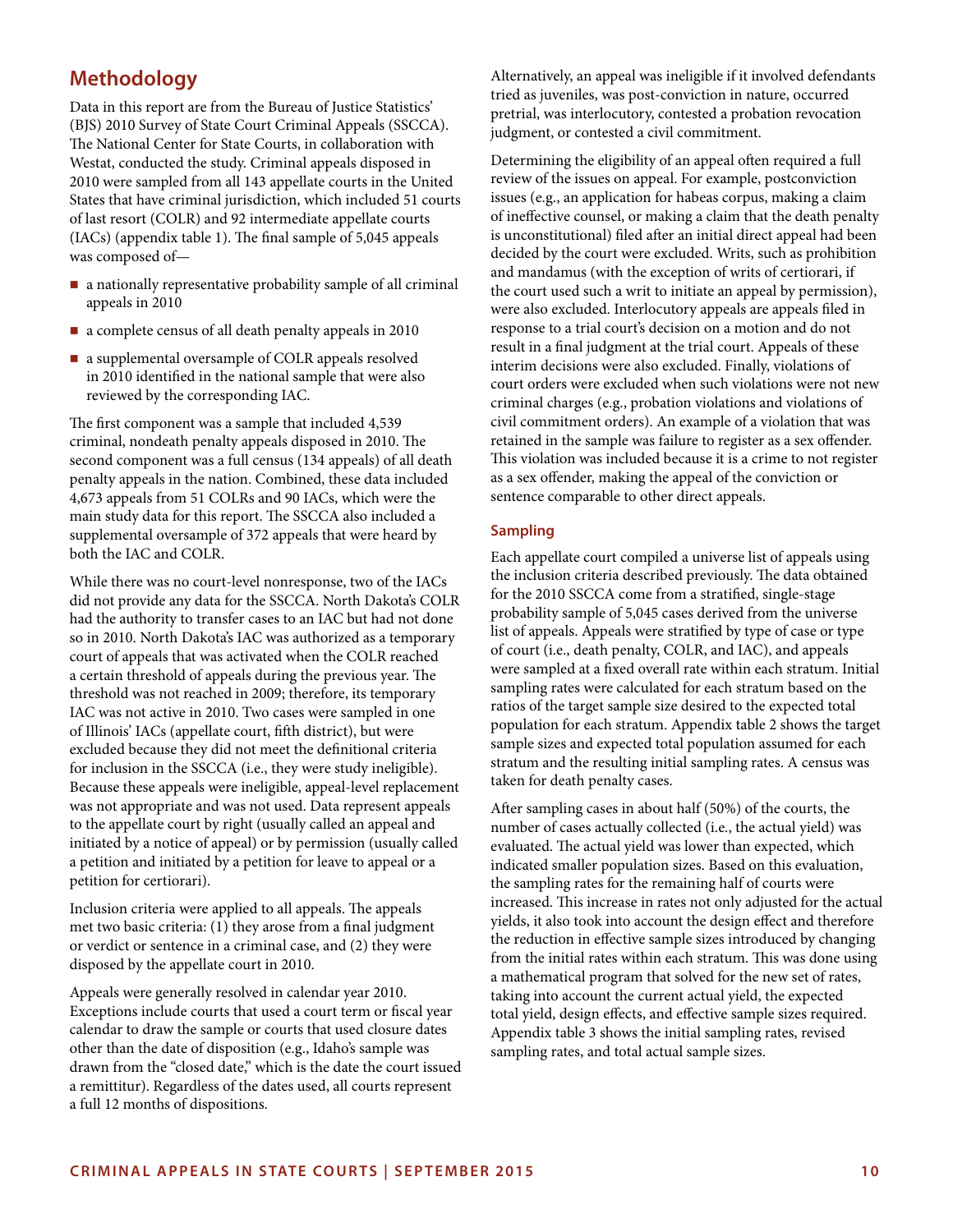In most instances, courts were able to provide clean, study-eligible lists of cases to which the rates were applied. However, some lists provided by appellate courts were known to be overinclusive (i.e., the list included study-ineligible cases). If a list was overinclusive, a two-part approach was used. First, the rate of eligible cases was estimated by reviewing an initial sample and a partial sample. Second, a sampling rate that took into account the eligible case rate was used for the remaining sample.

### **Data collection and preparation**

All appeals were coded directly from court records, including the appellate court docket, the initial appellant or petitioner brief, and the court's decision or opinion. Court records were accessed through various means, such as electronic court records, public information access through the court's website, private law libraries, and hard copies (requested through the mail or acquired from in-person visits to appellate court clerks' offices).

Based on a review of these documents, the data collection team coded each appeal. Each appeal represented one record, except when the actions that occurred within an appeal prompted the completion of an additional data record. Circumstances that resulted in additional records include—

- Consolidated cases—Appeals may be consolidated at various points during case processing. If two or more cases were consolidated after briefing (i.e., after the parties had filed briefs in the individual cases), then each case was coded separately to capture all of the issues presented to the court. Cases consolidated before briefing were coded together because all issues were presented in one brief.
- **Cross-appeals**—If either party filed a cross-appeal in a case, the cross-appeal was coded separately to capture all of the issues presented to the court.
- More than one appeal disposed in 2010—If a sampled appeal accompanied an additional appeal from the same underlying trial court case that was disposed in 2010, each was coded separately. For example, an IAC may have disposed of a case in early 2010 by remanding it to the trial court for additional review. The trial court decision was made and the case was appealed to the IAC again, with a disposition on the new appeal also made in 2010. If either of those decisions was selected in the sample, both of the cases were coded. Another example is an appeal that was initially dismissed (e.g., for procedural error), then later re-filed and accepted for review. If both the dismissal and the disposition on review occurred in 2010, then both cases were coded, even if only one of the cases was on the original sample list.

To determine the legal issues most commonly addressed by the appellate courts, these data required a review of all dispositive opinions, whether published or not. Data captured the content of the first six legal issues addressed by the appellate courts, and also captured a count of all legal issues presented in the opinion.

### **Quality assurance**

The coding team performed a multi-level quality check. Each appeal was coded, reviewed, and then entered into a database, with each task performed by a different member of the team. The appeals were entered into a data system designed to check for logic errors during data entry. As a final stage of quality control, the project team cleaned the data by court to uncover inconsistent case processing practices within each court. During the cleaning stage, data were sorted by coder and date coded. Early coding was most likely to contain errors. Therefore, the first third of appeals coded by each team member was selected and reviewed for errors.

## **Weighting, estimation, and variance estimation**

Because the SSCCA estimates were based on data obtained from a probability sample, each sample appeal required the assignment of a weight to provide unbiased estimates with measurable precision. A base weight was calculated for each appeal as the inverse of the overall probability of selection, which reflected stratum (i.e., death penalty, COLR, and IAC) and whether the case was sampled before or after the rate change. It also determined the effects of the two-step process for sampling from overinclusive lists. A nonresponse adjustment factor was not required because the one unavailable case was handled through substitution. Poststratification or raking was inappropriate, as no corresponding control totals were available. The sums of the resulting weights are the best available estimates of the size of the population of inference, either overall or by subgroup. The distribution of weights was reviewed overall and by the relevant factors (e.g., stratum and before or after rate change), and preliminary weighted estimates were produced as part of the review. The resulting full sample weights were used for the estimates presented.

For variance estimation, a set of 100 balanced repeated replication (BRR) replicate weights was produced and used for the variance estimates, standard errors, and confidence intervals. BRR was chosen because it performs better than the jackknife for quantiles such as medians, which are often used with these data given the number of dates in the court record. In creating the BRR replicate weights, each major analytic domain (i.e., death penalty selected with certainty, COLR, and IAC) was spread across the 100 replicates, such that they received the appropriate maximum number of degrees of freedom. Replicate group assignment was carried out through sorting by court and selection order within court. The latter maximized the degrees of freedom for more detailed estimates (e.g., state and court structure). All of the estimates were calculated using WesVar along with the corresponding standard error.<sup>2</sup> Numerous methods were available for

<sup>&</sup>lt;sup>2</sup> WesVar is a Westat software product for the analysis of complex survey data, which requires special sampling variance calculation techniques. WesVar produces descriptive statistics (e.g., totals, means, proportions, medians, and quantiles) and regression model coefficients, as well as estimates of variance for those statistics. For more information, see [https://www.westat.com/our-work/](https://www.westat.com/our-work/information-systems/wesvar%C2%AE-support) [information-systems/wesvar%C2%AE-support.](https://www.westat.com/our-work/information-systems/wesvar%C2%AE-support)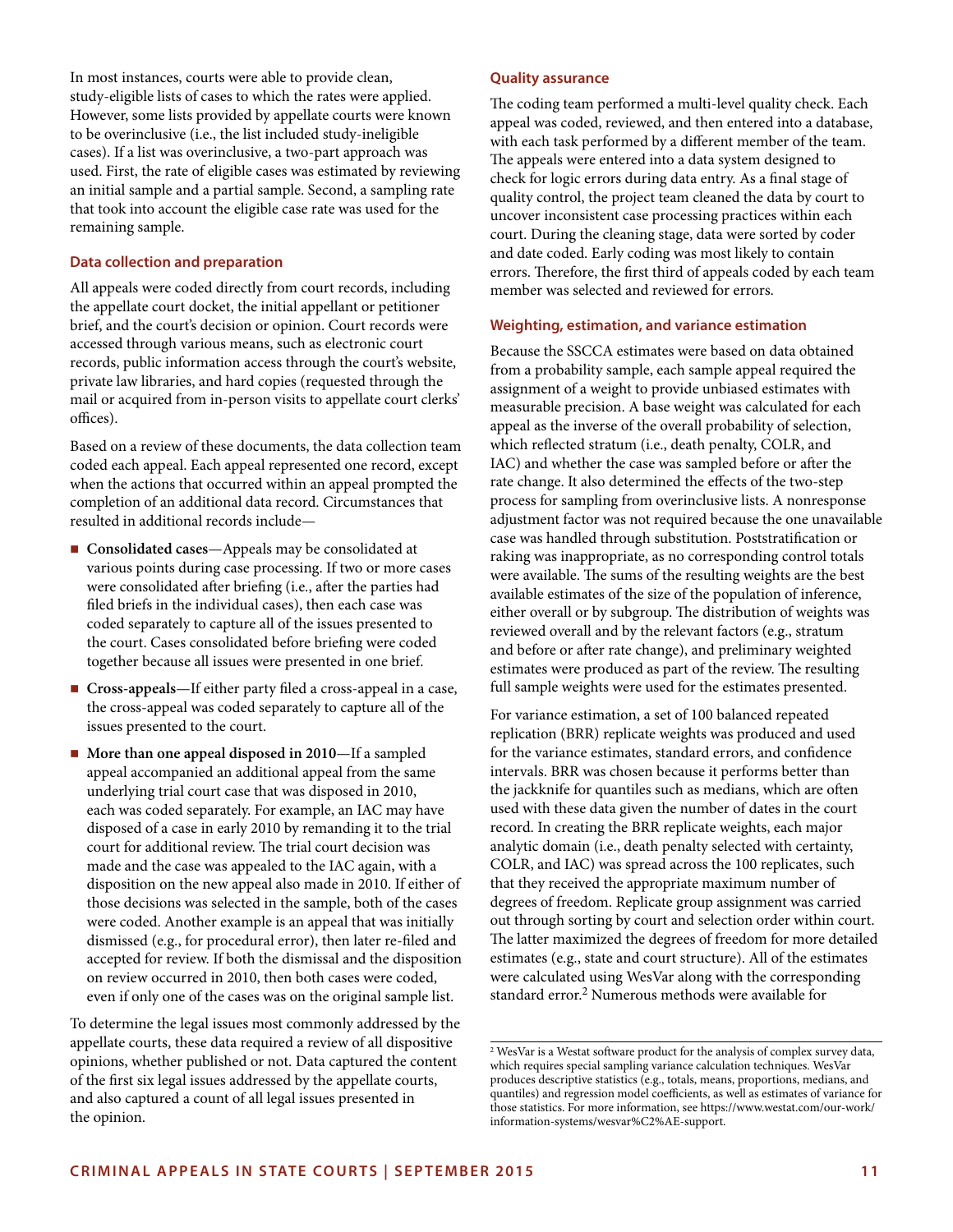estimating percentiles, and statistical software packages (e.g., SAS or SPSS) may use different methods (optional or default), which may generate different estimates.

### **Standard error computations**

Probability sampling implies some imprecision in the estimates because the entire population is not enumerated. This imprecision is measurable and is reported or reflected in standard errors. These measures reflect and convey the imprecision in probability sample estimates and allow for inference to the total population, comparisons between subgroups, or comparisons across time that acknowledge this imprecision.

# **Terms and definitions**

**Direct appeal**—occurs when the defendant appeals the final judgment of a trial court. The appeal can be taken from the final judgment of the defendant's conviction, sentence, or both.

**Discretionary review/appeal by permission**—an appeal that the court can choose to review. Appeal by permission cases must first be either granted or denied by the court. Only granted appeals receive further review.

**Dispositive opinion**—resolves the appeal, resulting in a decision by the court.

**En banc review**—all judges of the appellate court, or the entire bench, decide the appeal.

**Harmless errors**—rulings that, while mistaken, do not require a reversal of the judgment by the appellate court or warrant a new trial.

**Mandatory review/appeal by right**—an appeal that the court must review.

**Panel review**—a review of an appeal before a set of judges. Panel sizes for appellate courts vary by state.

Variances, standard errors, and confidence intervals depend on the estimate involved, the sample design, the sample size, and the subgroup sample size (if appropriate). The ratio of the standard error for an estimate to the estimate itself is a useful way to compare the relative precision of estimates across estimates.

In this report, the coefficient of variation (CV) was also calculated for all estimates, representing the ratio of the standard error to the estimate. If the CV was greater than 50% or the estimate was based on 10 or fewer sample cases, the estimate is noted with a "!" symbol in the tables and figures, indicating the data should be interpreted with caution.

**Postconviction appeals**—an application for habeas corpus, making a claim of ineffective counsel, or making a claim that the death penalty is unconstitutional. These appeals are filed after an initial, direct appeal has been decided by the court.

**Published opinions**—historically available in print and held precedential authority. With advances in technology, the term *published* currently implies more than one meaning for appellate decisions. For the purposes of this report, all decisions and opinions were included, whether or not they held precedential authority.

**Reviewed on the merits**—the appellate court has considered the arguments of the parties and made a decision based on the substantive legal issues raised on appeal. This occurs following oral arguments and/or is based on a review of the briefs.

**Reversible error**—a finding by the appellate courts that the lower court incorrectly resolved the issue, and this error was substantial enough to potentially change the outcome of the trial.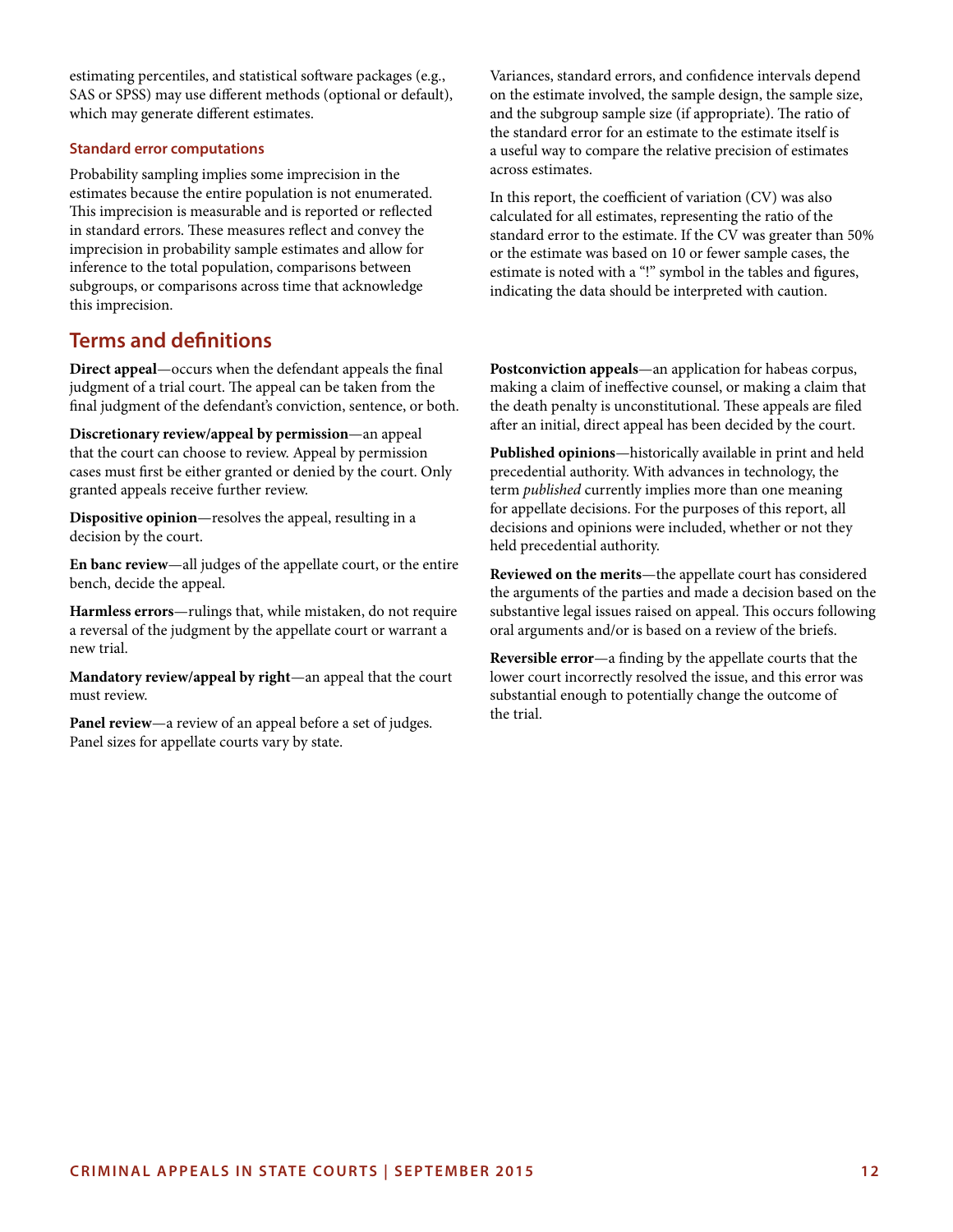## Appendix Table 1 **Characteristics of state appellate courts with criminal jurisdiction, by court structure, 2010**

| Court structure                         | Number of IACs | Death penalty<br>jurisdiction | Court structure                              | Number of IACs | Death penalty<br>jurisdiction |
|-----------------------------------------|----------------|-------------------------------|----------------------------------------------|----------------|-------------------------------|
| <b>COLR</b> mandatory                   |                |                               | COLR discretionary/IAC mandatory (continued) |                |                               |
| Delaware                                |                | Χ                             | Kansas                                       |                | χ                             |
| District of Columbia                    |                |                               | Kentucky                                     |                | Χ                             |
| Maine                                   |                |                               | Maryland <sup>c</sup>                        |                | χ                             |
| Montana                                 |                | X                             | Massachusetts                                |                |                               |
| Nevada                                  |                | X                             | Michigan                                     |                |                               |
| North Dakota                            |                |                               | Minnesota                                    |                |                               |
| Rhode Island                            |                |                               | Missouri                                     |                | χ                             |
| South Dakota                            |                | χ                             | Nebraska                                     |                | Χ                             |
| Vermont                                 |                |                               | New Jersey                                   |                |                               |
| Wyoming                                 |                | Χ                             | New Mexico                                   |                |                               |
| <b>COLR</b> discretionary               |                |                               | North Carolina                               |                | Χ                             |
| New Hampshire                           |                | χ                             | Ohio                                         | 12             | Χ                             |
| West Virginia                           |                |                               | Oregon                                       |                | χ                             |
| Deflective structure                    |                |                               | South Carolina                               |                | χ                             |
| Idaho                                   |                | Χ                             | Utah                                         |                | χ                             |
| lowa                                    |                |                               | Washington                                   |                | Χ                             |
| Mississippi                             |                | Χ                             | Wisconsin                                    |                |                               |
| <b>COLR</b> discretionary/IAC mandatory |                |                               | <b>COLR and IAC discretionary</b>            |                |                               |
| Alaska                                  |                |                               | Louisiana                                    | 5              | X                             |
| Arizona                                 | 2              | χ                             | Virginia                                     |                | χ                             |
| Arkansas                                |                | Χ                             | IAC by subject matter                        |                |                               |
| California                              |                | Χ                             | Alabama                                      |                | χ                             |
| Colorado                                |                | Χ                             | Indiana                                      |                | Χ                             |
| Connecticut <sup>a</sup>                |                | Χ                             | New York                                     |                |                               |
| Florida                                 |                | χ                             | Pennsylvania                                 |                | Χ                             |
| Georgia                                 |                | Χ                             | Tennessee                                    |                | χ                             |
| Hawaii                                  |                |                               | COLR by subject matter                       |                |                               |
| Illinois <sup>b</sup>                   |                | χ                             | Oklahoma                                     |                | χ                             |
|                                         |                |                               | <b>Texas</b>                                 | 14             | Χ                             |

Note: Includes courts of last resort (COLR) and intermediate appellate courts (IAC).

~ Not applicable.

aConnecticut abolished the death penalty in 2012.

b<sub>Illinois</sub> discontinued the death penalty in 2011.

cMaryland abolished the death penalty in 2013.

Source: Bureau of Justice Statistics, Survey of State Court Criminal Appeals, 2010.

## Appendix Table 2

### **Initial and revised sample sizes, by type of case or court, 2010**

| <b>Stratum</b>                                                                      | Death penalty | Court of<br>last resort | Intermediate<br>appellate court |  |
|-------------------------------------------------------------------------------------|---------------|-------------------------|---------------------------------|--|
| Expected total population                                                           | 234           | 29,630                  | 71,563                          |  |
| Target sample size                                                                  | 234           | 1,800                   | 3,060                           |  |
| Initial sampling rate                                                               | 100%          | 5.39%                   | 4.25%                           |  |
| Revised sampling rate                                                               | 100%          | 14.20%                  | 6.47%                           |  |
| Total actual sample size                                                            | 134           | 2.014                   | 2,659                           |  |
| Source: Bureau of Justice Statistics, Survey of State Court Criminal Appeals, 2010. |               |                         |                                 |  |

## Appendix Table 3

### **Standard errors for figure 1: Criminal appellate decisions, 2010**

| Type of appeal                                                                      | <b>Estimate</b> | Percentage |
|-------------------------------------------------------------------------------------|-----------------|------------|
| <b>Reviewed on the merits</b>                                                       | 500.3           | 0.60%      |
| Reversed/remanded/modified                                                          | 397.8           | 0.57       |
| Affirmed                                                                            | 548.0           | 0.72       |
| Not reviewed on the merits                                                          | 431.8           | 0.60%      |
| Withdrawn                                                                           | 312.6           | 0.45       |
| Transferred/certified by court                                                      | 45.8            | 0.01       |
| Dismissed/not granted by court                                                      | 343.7           | 0.50       |
| Source: Bureau of Justice Statistics, Survey of State Court Criminal Appeals, 2010. |                 |            |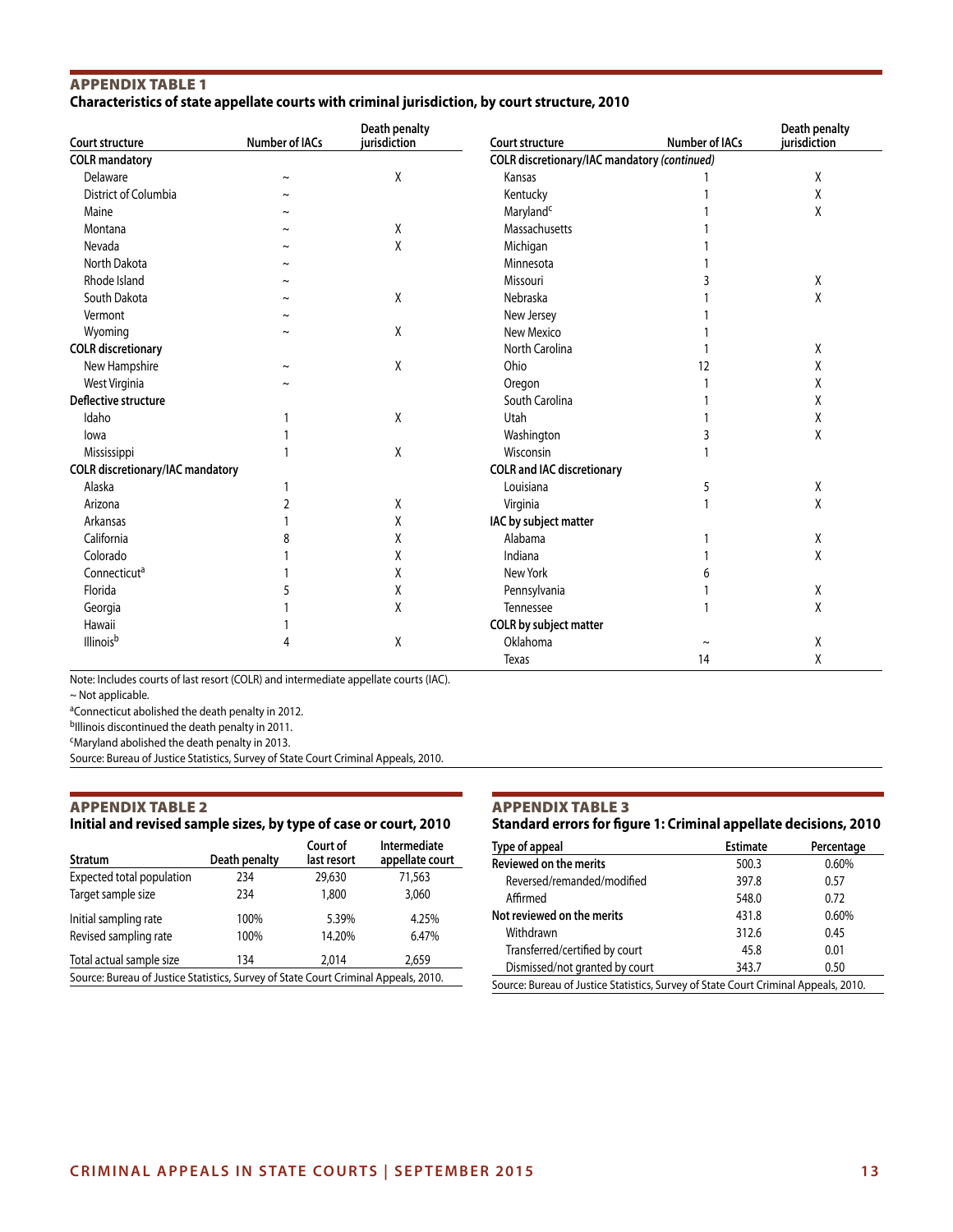## Appendix Table 4 **Standard errors for table 1: Percent of criminal appeals disposed in courts of last resort, by appeal characteristics, 2010**

|                                            |                       | <b>Reviewed on the merits</b> |          |        | Not reviewed on the merits |            |
|--------------------------------------------|-----------------------|-------------------------------|----------|--------|----------------------------|------------|
| Appeal characteristic                      | <b>Total</b>          | Affirmed                      | Reversed | Total  | <b>Dismissed</b>           | Withdrawn  |
| Total                                      | 0.91%                 | 0.62%                         | 0.71%    | 0.91%  | 0.88%                      | 0.39%      |
| <b>Petitioner</b>                          |                       |                               |          |        |                            |            |
| <b>State</b>                               | 6.78%                 | 3.46%                         | 6.81%    | 6.78%  | 6.78%                      | 0.02%      |
| Defendant                                  | 0.78                  | 0.60                          | 0.59     | 0.78   | 0.78                       | 0.41       |
| Transfer from intermediate appellate court | 0.00                  | 6.18                          | 6.18     | 0.00   | 0.00                       | 0.00       |
| <b>Status</b>                              |                       |                               |          |        |                            |            |
| Appeal by right                            | 2.66%                 | 2.58%                         | 1.98%    | 2.66%  | 1.99%                      | 2.14%      |
| Appeal by permission                       | 0.75                  | 0.39                          | 0.70     | 0.75   | 0.75                       | 0.16       |
| Transfer from intermediate appellate court | 0.00                  | 6.18                          | 6.18!    | 0.00   | 0.00                       | 0.00       |
| Severity of offense                        |                       |                               |          |        |                            |            |
| Death penalty                              | $\tilde{\phantom{a}}$ | $\tilde{}$                    | $\sim$   | $\sim$ | $\tilde{}$                 | $\tilde{}$ |
| Felony (nondeath penalty)                  | 1.16%                 | 0.87%                         | 0.90%    | 1.16%  | 1.13%                      | 0.42%      |
| Misdemeanor                                | 3.33                  | 2.78                          | 2.36     | 3.33   | 3.37                       | 1.56       |

~Not applicable.

! Interpret with caution. Coefficient of variation was greater than 50%.

Source: Bureau of Justice Statistics, Survey of State Court Criminal Appeals, 2010.

### Appendix Table 5 **Standard errors for table 2: Percent of criminal appeals disposed in intermediate appellate courts, by appeal characteristics, 2010**

|                                    |            | <b>Reviewed on the merits</b> |            |                       | Not reviewed on the merits |            |
|------------------------------------|------------|-------------------------------|------------|-----------------------|----------------------------|------------|
| Appeal characteristic              | Total      | Affirmed                      | Reversed   | Total                 | <b>Dismissed</b>           | Withdrawn  |
| Total                              | 0.70%      | 0.98%                         | 0.70%      | 0.70%                 | 0.53%                      | 0.60%      |
| <b>Petitioner</b>                  |            |                               |            |                       |                            |            |
| State                              | 6.82%      | 7.42%                         | 6.11%      | 6.82%                 | 4.29%!                     | 5.88%      |
| Defendant                          | 0.70       | 0.98                          | 0.67       | 0.70                  | 0.54                       | 0.57       |
| Transfer from court of last resort | 0.00!      | 0.00!                         | 0.00!      | 0.00!                 | 0.00!                      | 0.00!      |
| <b>Status</b>                      |            |                               |            |                       |                            |            |
| Appeal by right                    | 0.75%      | 1.02%                         | 0.74%      | 0.75%                 | 0.54%                      | 0.63%      |
| Appeal by permission               | 2.78       | 2.37                          | 2.47       | 2.78                  | 3.12                       | 1.55       |
| Severity of offense                |            |                               |            |                       |                            |            |
| Death penalty                      | $\tilde{}$ | $\tilde{\phantom{a}}$         | $\tilde{}$ | $\tilde{\phantom{a}}$ | $\sim$                     | $\tilde{}$ |
| Felony (nondeath penalty)          | 0.70%      | 1.02%                         | 0.82%      | 0.70%                 | 0.55%                      | 0.57%      |
| Misdemeanor                        | 2.24       | 3.14                          | 2.65       | 2.24                  | 1.66                       | 1.74       |

~Not applicable.

! Interpret with caution. Coefficient of variation was greater than 50%.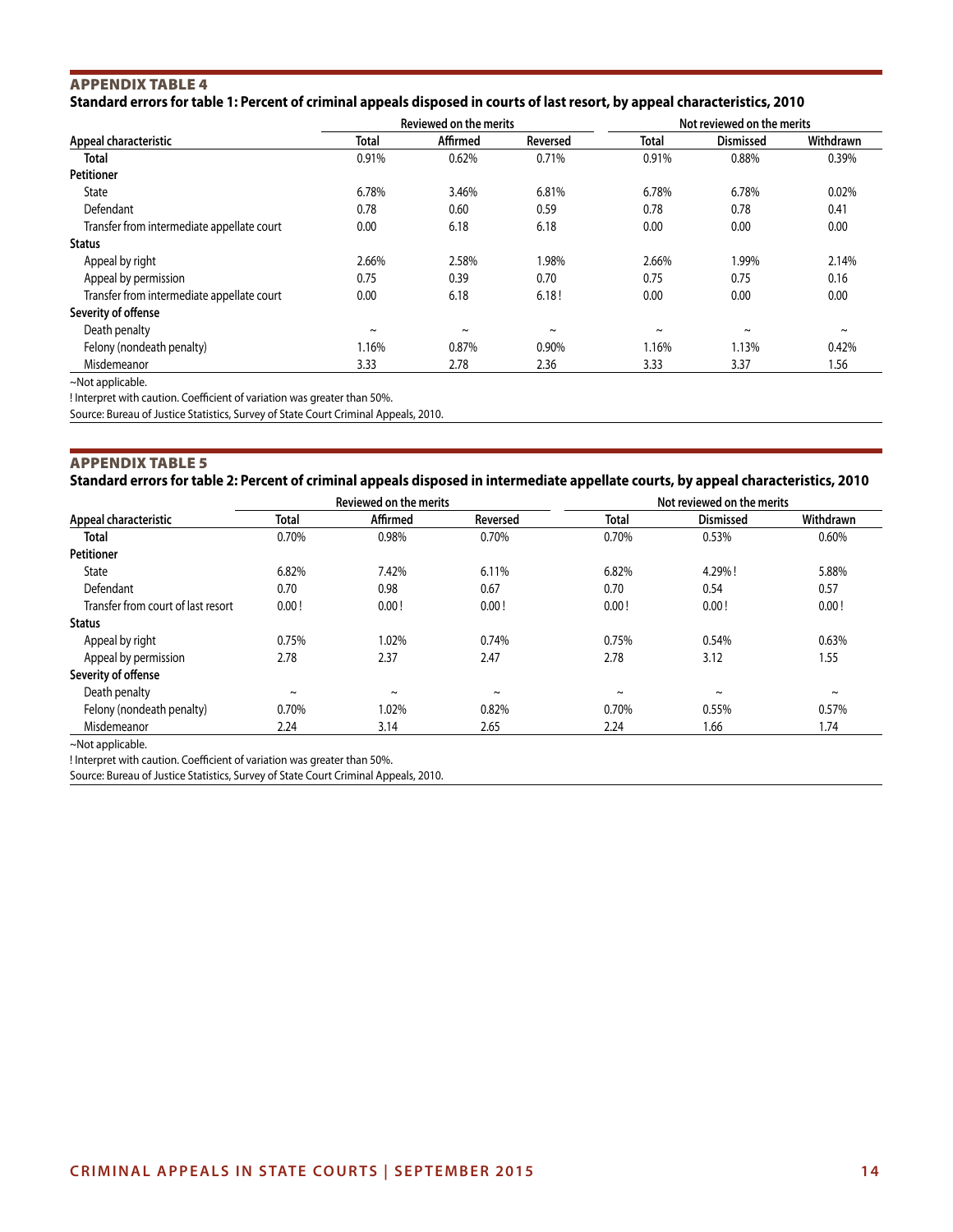# Appendix Table 6

**Standard errors for figure 2: Percent of intermediate appellate court appeals accepted for subsequent court of last resort review, by appeal characteristics, 2010**

| Appeal characteristic      | <b>Standard error</b> |
|----------------------------|-----------------------|
| <b>Disposition</b>         |                       |
| Dismissed                  | $2.46\%$ !            |
| Affirmed                   | 6.57                  |
| Reversed                   | 6.22                  |
| <b>Petitioner</b>          |                       |
| Defendant                  | 2.18%                 |
| State                      | 2.18                  |
| Outcome                    |                       |
| Reviewed on the merits     | 2.46%                 |
| Not reviewed on the merits | 2.46!                 |
| Offense type               |                       |
| Felony (nondeath penalty)  | 5.36%                 |
| Misdemeanor                | 5.36                  |
| Appeal type                |                       |
| Conviction                 | 8.40%                 |
| Sentence                   | 7.15                  |
| <b>Both</b>                | 8.48                  |

! Interpret with caution. Coefficient of variation was greater than 50%.

Source: Bureau of Justice Statistics, Survey of State Court Criminal Appeals, 2010.

### Appendix Table 7

## **Standard errors for figure 3: Reversal rates for top 10 issues addressed on appeal, 2010**

| Issue addressed                                                          | <b>Standard error</b> |
|--------------------------------------------------------------------------|-----------------------|
| Sufficiency of evidence                                                  | 1.07%                 |
| Excessive/inconsistent sentencing                                        | 2.07                  |
| Suppression issues (pretrial)                                            | 1.91                  |
| Ineffective counsel                                                      | 1.19                  |
| Jury instructions                                                        | 1.76                  |
| Prosecutor misconduct                                                    | 1.84                  |
| Character testimony                                                      | 1.79                  |
| Guilty plea challenges                                                   | 2.77                  |
| Relevancy/prejudicial evidence                                           | 1.69!                 |
| Aggravating/mitigating factors                                           | 3.61                  |
| ! Interpret with caution. Coefficient of variation was greater than 50%. |                       |
| $\sim$ $\sim$ $\sim$ $\sim$ $\sim$ $\sim$                                |                       |

Source: Bureau of Justice Statistics, Survey of State Court Criminal Appeals, 2010.

## Appendix Table 8

### **Standard errors for figure 4: Reversal rates for appeals of top 10 offense types, 2010**

| Most serious offense | <b>Standard error</b>                                                               |
|----------------------|-------------------------------------------------------------------------------------|
| Murder               | 2.09%                                                                               |
| Drug trafficking     | 2.56                                                                                |
| Sex offenses         | 2.40                                                                                |
| Robbery              | 2.45                                                                                |
| Assault              | 2.83                                                                                |
| Drug possession      | 3.74                                                                                |
| <b>Burglary</b>      | 2.81                                                                                |
| DUI/DWI              | 4.03                                                                                |
| Larceny/theft        | 4.67                                                                                |
| Weapons              | 4.54                                                                                |
|                      | Source: Bureau of Justice Statistics, Survey of State Court Criminal Appeals, 2010. |

### Appendix Table 9

### **Standard errors for figure 5: Median days for time on appeal, by milestone, 2010**

| Milestone                                                                           | <b>Standard error</b> |  |
|-------------------------------------------------------------------------------------|-----------------------|--|
| Permission to review (only by permission)                                           | 2.0                   |  |
| Record preparation                                                                  | 2.1                   |  |
| Brief preparation                                                                   | 2.3                   |  |
| Decision making                                                                     | 2.0                   |  |
| Start to resolution                                                                 | 5.8                   |  |
| Source: Bureau of Justice Statistics, Survey of State Court Criminal Appeals, 2010. |                       |  |

# Appendix Table 10

**Standard errors for figure 6: Time to resolve appeals, by court structure, 2010**

| Court structure                                                                     | Reviewed<br>on the merits | Not reviewed<br>on the merits |  |
|-------------------------------------------------------------------------------------|---------------------------|-------------------------------|--|
| Court of last resort                                                                |                           |                               |  |
| 50th percentile                                                                     | $13.3$ days               | 2.0 days                      |  |
| 75th percentile                                                                     | 21.3                      | 2.2                           |  |
| 95th percentile                                                                     | 70.9                      | 12.9                          |  |
| Intermediate<br>appellate court                                                     |                           |                               |  |
| 50th percentile                                                                     | 4.0 days                  | 7.3 days                      |  |
| 75th percentile                                                                     | 5.6                       | 10.2                          |  |
| 95th percentile                                                                     | 22.4                      | 28.3                          |  |
| Source: Bureau of Justice Statistics, Survey of State Court Criminal Appeals, 2010. |                           |                               |  |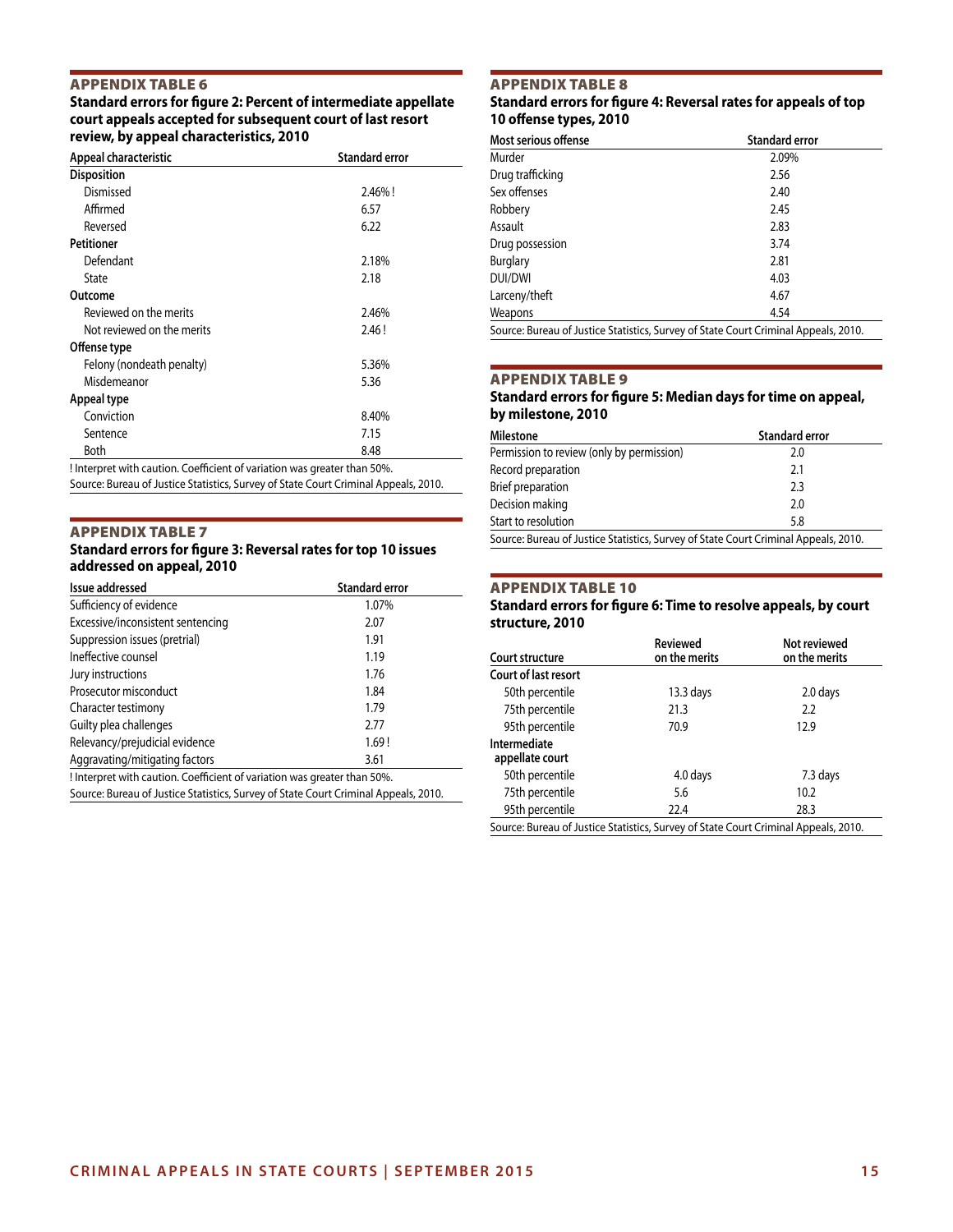## Appendix Table 11

### **Standard errors for figure 7: Time to resolve appeals reviewed on the merits, by court structure, 2010**

| Court structure                                                                       | <b>Standard error</b> |
|---------------------------------------------------------------------------------------|-----------------------|
| IAC and COLR discretionary                                                            |                       |
| 50th percentile                                                                       | 14.7 days             |
| 75th percentile                                                                       | 17.4                  |
| 95th percentile                                                                       | $\ddotsc$             |
| <b>COLR</b> discretionary                                                             |                       |
| 50th percentile                                                                       | 106.3 days            |
| 75th percentile                                                                       |                       |
| 95th percentile                                                                       |                       |
| Deflective structure                                                                  |                       |
| 50th percentile                                                                       | 42.8 days             |
| 75th percentile                                                                       | 36.7                  |
| 95th percentile                                                                       | .                     |
| COLR by subject matter                                                                |                       |
| 50th percentile                                                                       | $17.3$ days           |
| 75th percentile                                                                       | 20.5                  |
| 95th percentile                                                                       | 79.4                  |
| IAC mandatory/COLR discretionary                                                      |                       |
| 50th percentile                                                                       | 3.9 days              |
| 75th percentile                                                                       | 6.4                   |
| 95th percentile                                                                       | 16.9                  |
| IAC by subject matter                                                                 |                       |
| 50th percentile                                                                       | $12.7$ days           |
| 75th percentile                                                                       | 23.9                  |
| 95th percentile                                                                       | 57.2                  |
| <b>COLR</b> mandatory                                                                 |                       |
| 50th percentile                                                                       | 21.3 days             |
| 75th percentile                                                                       | 37.3                  |
| 95th percentile                                                                       | 107.1                 |
| Net available. The equipment of the fifth standard extincts atomshout announce on the |                       |

## Appendix Table 122 **Standard errors for table 3: Percent of criminal appeals reviewed on the merits, by court structure, 2010**

| Court structure                  | Percent reviewed on the merits |
|----------------------------------|--------------------------------|
| IAC & COLR discretionary         | $0.7\%$                        |
| <b>COLR</b> discretionary        | 2.9                            |
| Deflective structure             | 1.3                            |
| COLR by subject matter           | 0.8                            |
| IAC mandatory/COLR discretionary | 0.2                            |
| IAC by subject matter            | 0.4                            |
| <b>COLR</b> mandatory            | 0.9                            |
|                                  | $\cdots$                       |

Notes: Includes courts of last resort (COLR) and intermediate appellate courts (IAC). Source: Bureau of Justice Statistics, Survey of State Court Criminal Appeals, 2010

## Appendix Table 13

### **Standard errors for figure 8: Time from appeals start to resolution, by severity of offense, 2010**

| Severity of offense                                         | <b>Standard error</b> |
|-------------------------------------------------------------|-----------------------|
| Death penalty*                                              |                       |
| Felony (nondeath penalty)                                   |                       |
| 50th percentile                                             | 0.01 years            |
| 75th percentile                                             | 0.01                  |
| 95th percentile                                             | 0.06                  |
| Misdemeanor                                                 |                       |
| 50th percentile                                             | 0.05 years            |
| 75th percentile                                             | 0.07                  |
| 95th percentile                                             | 0.16                  |
| *Data were collected on the universe of death penalty case. |                       |

Source: Bureau of Justice Statistics, Survey of State Court Criminal Appeals, 2010.

… Not available. The sample size is insufficient to estimate standard errors on the percentile.